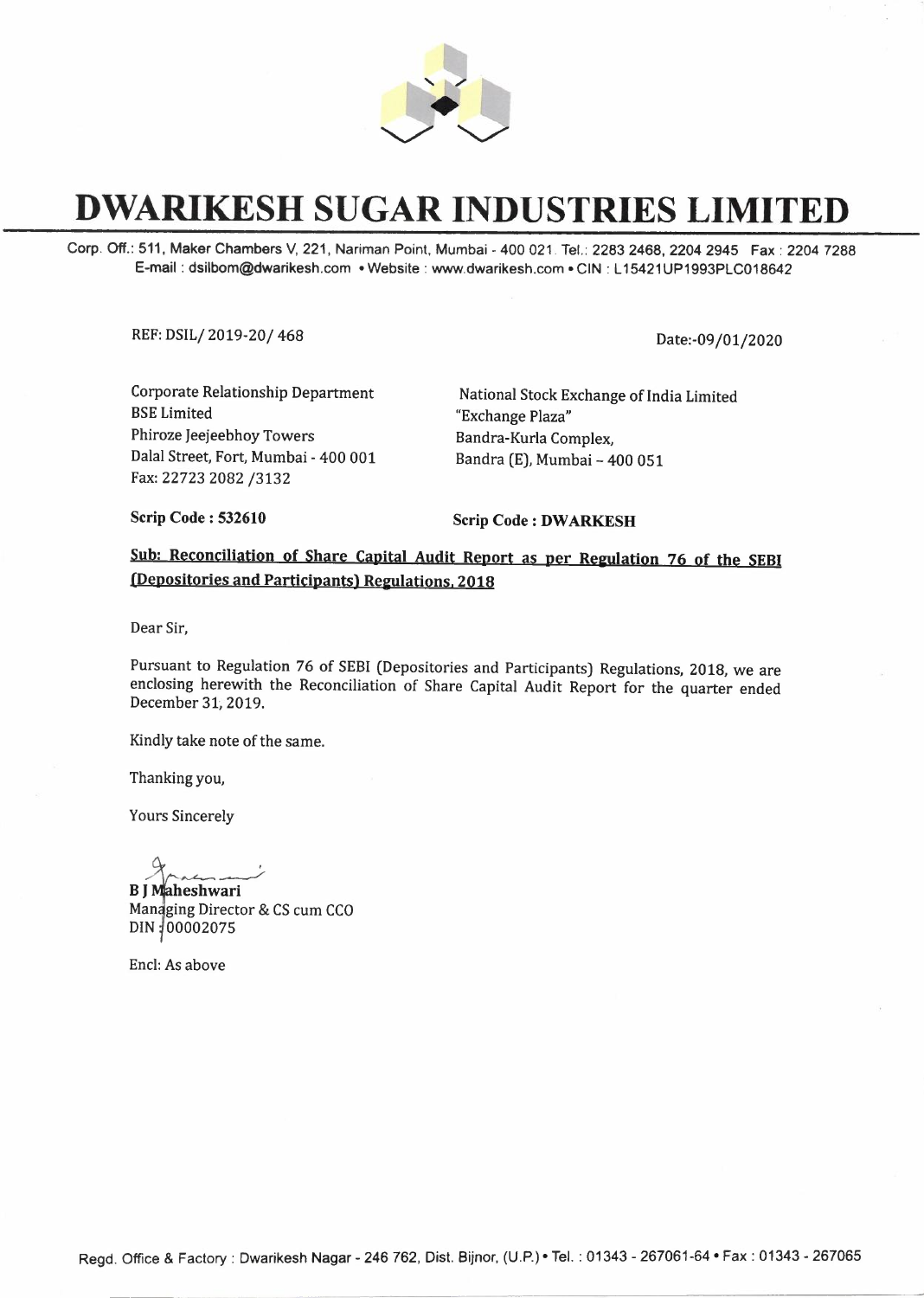## **VKM & ASSOCIATES**

**PRACTISING COMPANY SECRETARIES** 116, Trinity Building, 1st Floor, 227, Dr. C. H. Street, Behind Parsi Dairy, Marine Lines (E), Mumbai - 2. Tel.: 2207 7267 ❖ Fax: 2207 7542 Mob.: 93229 77388 ♦ E-mail : vkmassociates@yahoo.com

## RECONCILIATION OF SHARE CAPITAL AUDIT {Regulation 76(1) of SEBI (Depositories and Participants) Regulations, 2018}

| 1. For Quarter Ended         | : $31st$ December, 2019                                |
|------------------------------|--------------------------------------------------------|
| $2.$ ISIN                    | : INE366A01041                                         |
| 3. Face Value                | : Rs. $1/-$                                            |
| 4. Name of the Company       | : M/s. Dwarikesh Sugar Industries Limited              |
| 5. Registered Office Address | : Dwarikesh Nagar-246 762, Dist. Bijnore,              |
|                              | Uttar Pradesh.                                         |
| 6. Correspondence Address    | : 511, Maker Chambers-V, 221, Nariman Point,           |
|                              | Mumbai - 400 021                                       |
| 7. Telephone & Fax Nos.      | : +91-22-2283 2468 & 2288 0690, Fax: +91-22- 2280 8650 |
| 8. Email Address             | : dsilbom@dwarikesh.com                                |

9. Names of the Stock Exchanges where the company's securities are listed: BSE Ltd and National **Stock Exchange of India Ltd** 

| 10. Issued Capital                                                                                | Number of<br><b>Shares</b><br>188301470 | % of Total<br><b>Issued Capital</b><br>$100\%$ |
|---------------------------------------------------------------------------------------------------|-----------------------------------------|------------------------------------------------|
| 11. Listed Capital (Exchange-wise)<br>(as per company record)                                     | 188301470                               | $100\%$                                        |
| 12. Held in dematerialised form in CDSL<br>13. Held in dematerialised form in NSDL<br>14. Physicl | 52087720<br>135955300<br>258450         | 27.67%<br>72.20%<br>0.13%                      |
| 15. Total No. of shares $(12+13+14)$                                                              | 188301470                               | $100\%$                                        |

16. Reasons for difference if any, between (10&11), (10&15), (11,15) :- N.A.

17. Certifying the details of changes in share capital during the quarter under consideration as per Table below:

| Particulars* | No. of<br><b>Shares</b> | Applied/<br><b>Not</b><br>Applied<br>for listing | Listed on<br><b>Stock</b><br><b>Exchanges</b><br>(Specify)<br>Names) | Whether<br>intimated<br>to CDSL | Whether<br>intimated<br>to NSDL | In-prin appr.<br>Pending for<br><b>SE</b> (Specify<br>Names) |
|--------------|-------------------------|--------------------------------------------------|----------------------------------------------------------------------|---------------------------------|---------------------------------|--------------------------------------------------------------|
| Nil          | Nil                     | Nil                                              | Nil                                                                  | Nil                             | Nil                             | Nil                                                          |

\*Rights, Bonus, Preferential Issue, ESOPS, Amalgamation, Conversion, Buyback, Capital Reduction, Forfeiture, Any other (to specify)

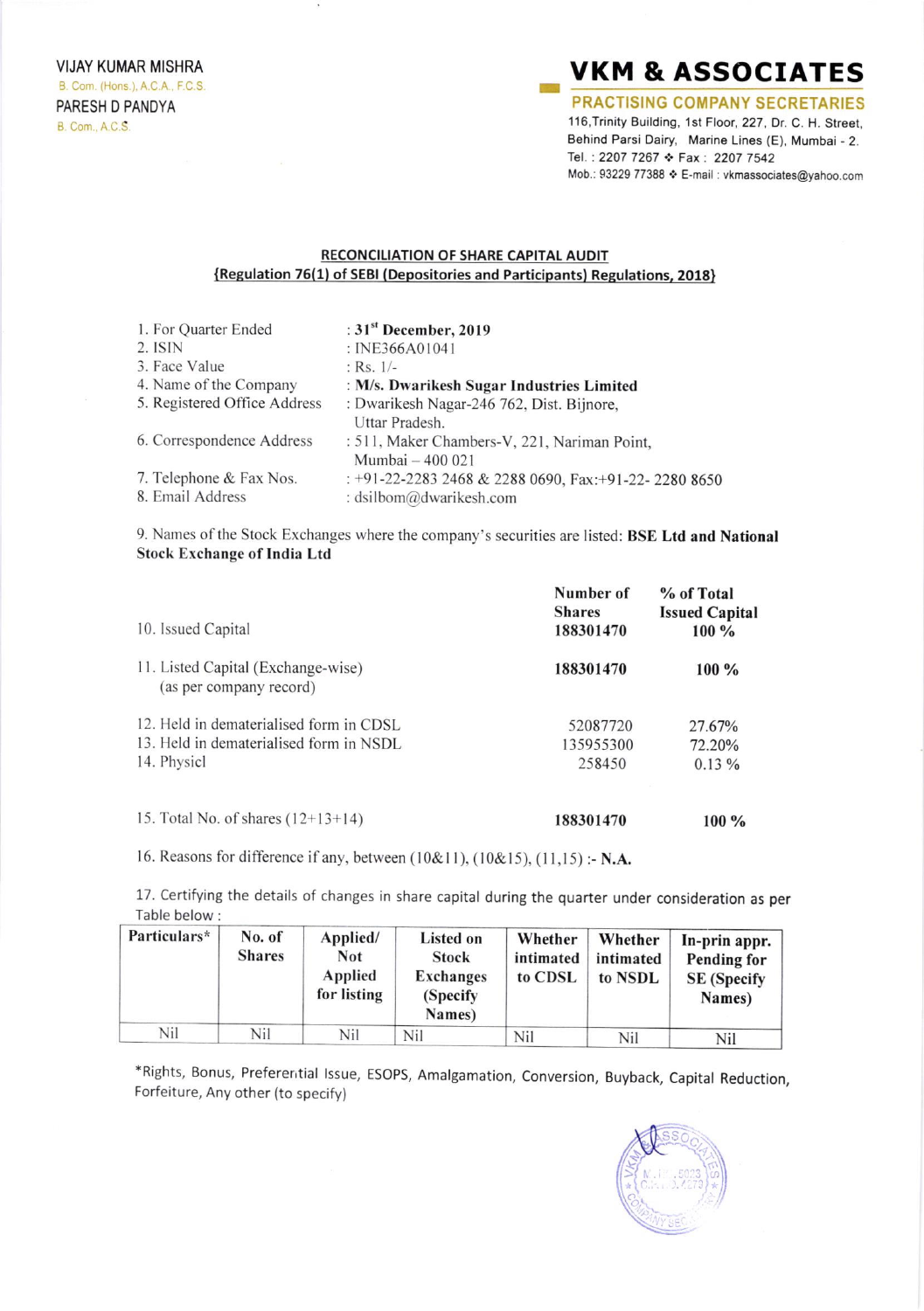- 18. Register of Members is updated (Yes / No) lf not, updated upto which date YES
- 19. Reference of previous quarter with regards to excess dematerialized shares, if any. N.A.

20. Has the company resolved the matter mentioned in point no. 19 above in the current quarter? If not reason why? N.A.

21. The total no. of request, if any, confirmed after 21. days and the total no. of requests pending beyond 21 days with the reason for delay:

| Total No. of demat requests   | No.<br>requests | of |     | No. of shares   Reasons for delay |
|-------------------------------|-----------------|----|-----|-----------------------------------|
| Confirmed after 21 days       | Nil             |    | Nil | Nil                               |
| pending for more than 21 days | Nil             |    | Nil | Nil                               |

22. Name, Telephone & Fax No. of the Compliance Officer of the Co.

Name: Mr. B. I. Maheshwari Designation: MD & CS cum CCO Membership No.: 2234 Telephone No: +91-22-2283 2468 Fax No:  $+91-22-22808650$ Email Id:bjmaheshwari@dwarikesh.com

23. Name, Address, Tel. & Fax No., Regn. No. of the Auditor

CA/CS: Company Secretary Name of Certifying Auditor: Vijay Kumar Mishra Address: 116, Trinity Co-op. Hsg. 5oc., 227, Dr. C.H. Street, Marine Lines (East), Mumbai - 400 002 Contact No :+97-22-2207 7267 Fax No: +91-22-2207 7542 Membership No: F-5023 Firm Registration number of audit firm: Name of firm: VKM & Associates COP No : 4279